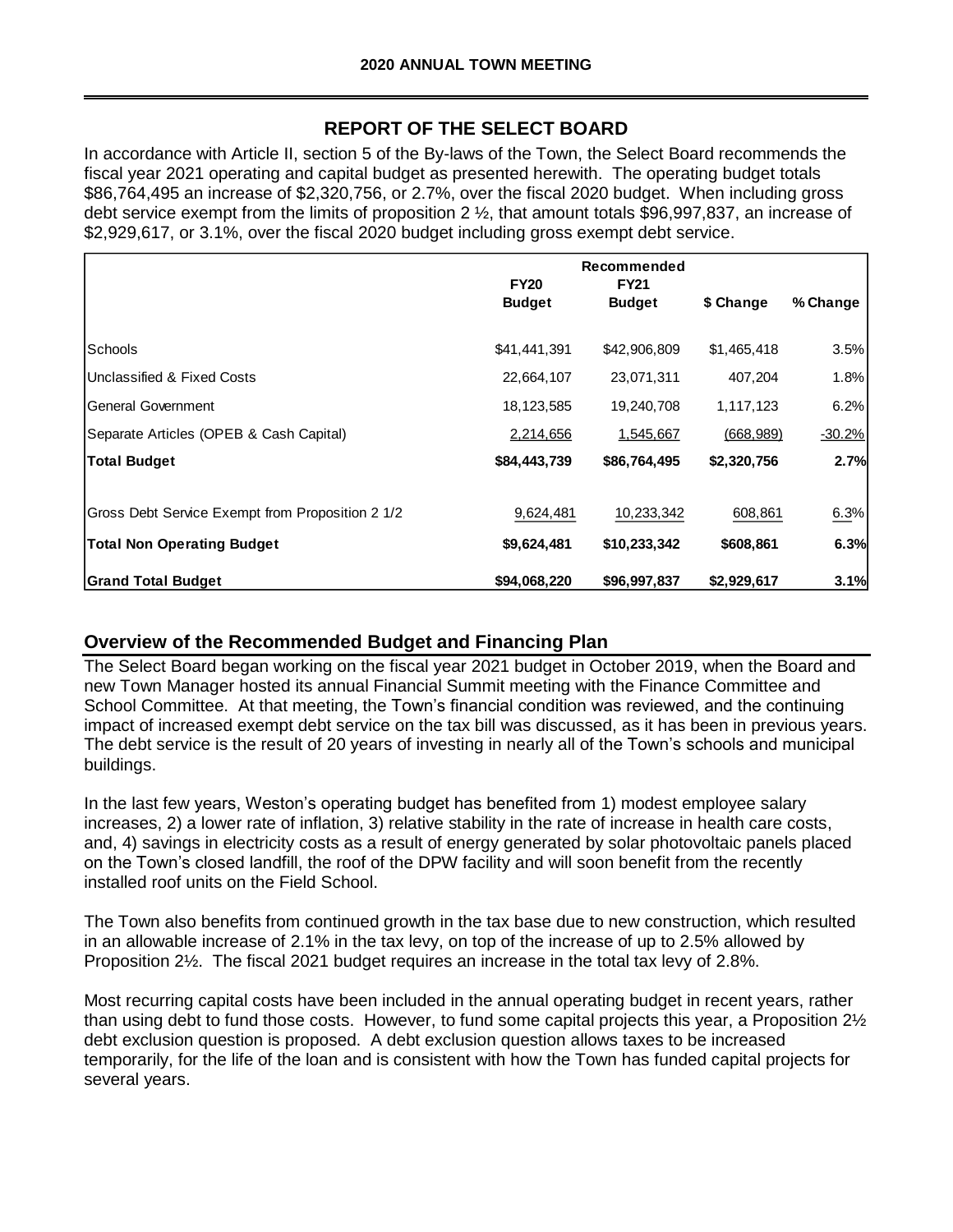# **Select Board's Budget Principles**

In developing the Annual Operating Budget, the Select Board has focused on the following principles to preserve the Town's financial condition:

- 1. Current revenues should be sufficient to support current expenditures.
- 2. Debt will not be used to fund current operating expenditures.
- 3. Expenditures for capital items that recur annually should generally be included in the operating budget.
- 4. The proposed budget should include adequate reserves and contingency funds.
- 5. The proposed budget should include sufficient funds for building and other infrastructure maintenance to ensure that capital facilities and equipment are properly maintained.
- 6. The operating and capital budget will strive to maintain the core services currently provided and recognize that periodically changes in service needs may require that some additional resources be provided.

## **Key Financial Issues Facing the Town**

While the Town's operating and capital budget has many complexities to it, the Select Board would like to point out certain matters deserving specific attention:

- I. **Revenue Growth**: The property tax remains the Town's primary revenue source, making up 84% of total revenues. Because Weston has very little commercial development, residential property owners pay 95% of the total property tax collected by the Town. State Aid, which is 5.0% of total revenues, is also an important revenue source; however, the amount and timing of those funds tend to be unpredictable. Local receipts from motor vehicle excise tax, building permits, and other fees constitute 6.6% of total revenues. Other sources make up the remainder.
- II. **Expenditures**: Following are highlights of key expenditure items impacting the fiscal year 2021 budget. Specifically:
	- a. Construction of Public Ways/Roadway Maintenance: This line item is expected to be reduced due to concerns about the impact that the coronavirus pandemic will have on fiscal 2021 revenues. An additional \$250,000 had been proposed to fund this budget at a more appropriate level, reflecting the average lifespan of a road and the cost to maintain or replace roads. The Select Board expects to reinstate appropriate funding again in fiscal 2022.
	- b. Electricity: The Town benefits from a long-term lease and power purchase agreement with the firm Ameresco for solar panels that were placed on the Town's capped landfill off Church Street and on the roof of the DPW facility. Most recently, solar panels were placed on the roof of the Field school. The estimated benefit in fiscal 2021 is \$400,000.
	- c. Pension Liability: The Town is part of the Middlesex Retirement System (MRS), which serves 39 municipalities and many special governmental districts. Both employees and the Town contribute to a fund that is used to pay current and future pension benefits. For fiscal 2021, the Town's pension assessment is increasing by \$380,765 or 6.2%. As of January 1, 2018, according to an actuarial study, the Town's pension liability was under-funded by approximately \$61 million. The funding schedule adopted by MRS must provide for payment in full of the unfunded liability by 2035. In previous years, the Town voted to set aside \$400,000 in a pension reserve stabilization fund to assist in smoothing future large increases, should it be needed. The current balance of this pension stabilization fund is \$433,639.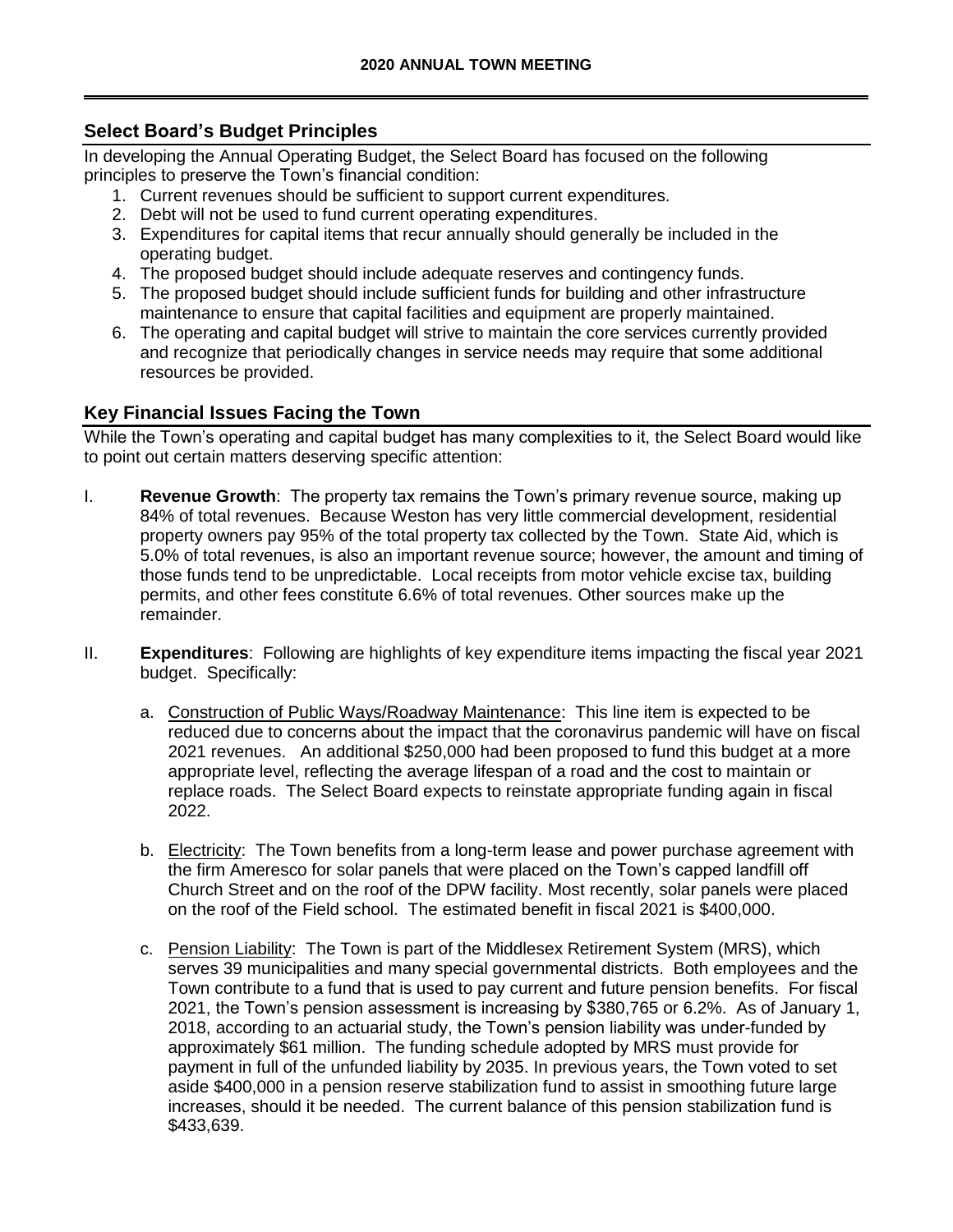- d. Other Post-Employment Benefits (OPEB) Liability: Massachusetts General Law, Chapter 32B requires the Town to provide health insurance for its retirees. The Town is required to conduct regular actuarial studies to determine the value of this liability. As of July 1, 2018, our actuaries determined Weston's long-term liability to be approximately \$65 million if calculated on a "partial pre-funding" basis. That liability drops to \$50.1 million if it is fully prefunded. The actuarial study lays out a funding schedule that requires an additional \$2.2 million in fiscal 2021 beyond what is budgeted for current year health insurance costs for retirees to address the Town's long-term liability. An appropriation of \$1,023,254 will be proposed at the Annual Town Meeting. The current balance in the OPEB trust fund is approximately \$22.2 million.
- e. Health Insurance for Employees and Retirees: A six-year agreement, which began July 1, 2015, governs the Town's participation in the health insurance plans managed by the Commonwealth of Massachusetts' Group Insurance Commission (GIC). There is an increase in this budget for fiscal 2021 of \$658,314 or 5.9%.
- f. Salaries: Because local government is a service business, more than 60% of the Town's budget consists of salaries for municipal and school employees. Of the 12 municipal and school employee unions, all have settled contracts through fiscal year 2020. The Select Board, Town Manager, and School Committee remain committed to working with the various employee groups to carefully manage the rate of increase in future salary growth, while still being able to attract good candidates for vacant positions.
- III. **Reserves**: The Town's budget is guided by a comprehensive financial reserve policy to address the Town's unfunded liabilities and the need to maintain prudent financial reserves. This policy addresses operational needs, catastrophic and emergency reserves, and unfunded liabilities (e.g., post-employment health insurance benefits, compensated absences). A summary of this reserve policy may be found on the Town's website www.weston.org by clicking on Financial Management Policies under the Town Services menu. The fiscal 2021 budget presented here includes \$2,636,807 to fund several different reserve accounts.

In its analysis of the Town's financial situation related to recent debt issuance, Moody's Investor Services stated "*Weston (Aaa stable) has a sizeable and very wealthy tax base… The financial position is stable and bolstered by strong fiscal management while maintaining a manageable debt burden and pension liability. The town also has an aggressive funding strategy towards its unfunded OPEB liability*." In its report, Moody's went on to list under the category of "factors that could lead to a downgrade" - *"Trend of declines in available reserves."* 

# **The Fiscal Year 2021 Capital Budget**

The Select Board is recommending a capital budget that will provide for the maintenance, replacements, and improvements to our buildings, infrastructure, and equipment. Time has proven that deferred capital improvements ultimately result in higher repair and replacement costs in the future. Warrant articles 10-12 and 15-17 represent the capital portion of this year's budget. For fiscal 2021, a total capital budget of \$8,431,140 (excluding Community Preservation Act projects) is to be requested at September 2020 Annual Town Meeting, of which \$3,999,440 is included in departmental operating budgets or funded with cash or retained earnings, and \$4,431,700 is proposed to be funded by issuing bonds. A summary of the Town's debt service for all capital projects previously approved by Town Meeting is shown in the section below.

The Select Board is proposing a Proposition 2½ debt exclusion question to exempt from the limitations of Proposition 2½ the debt service payments for \$3,938,700 in bonds for capital projects to be considered under warrant articles 17-19 at the 2020 Annual Town Meeting. The debt service for the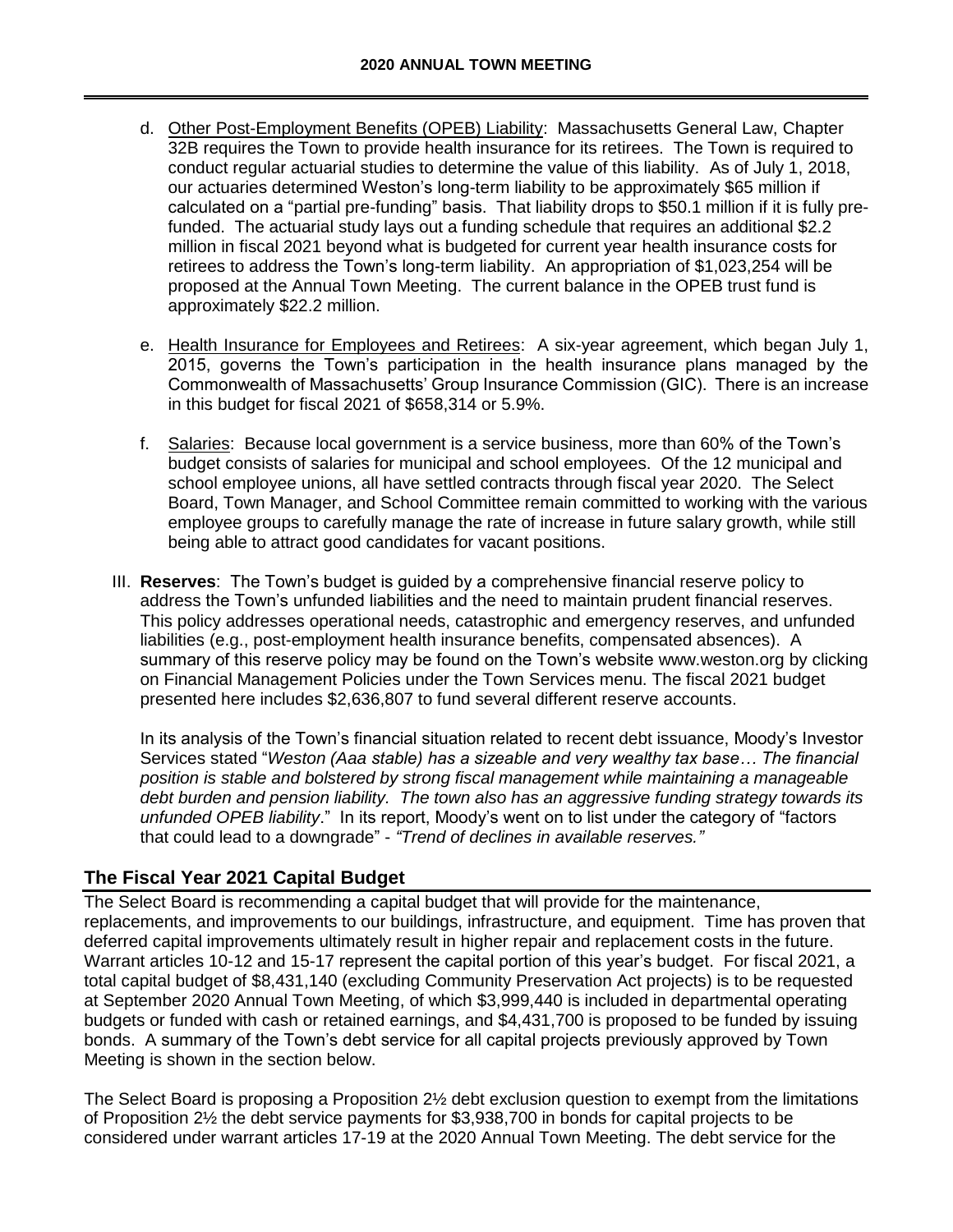projects to be considered at the 2020 Annual Town Meeting, if approved, is estimated to be \$0 in fiscal 2021, \$98,268 in fiscal year 2022, \$399,717 in fiscal year 2023, then decreasing each year until the bonds reach maturity. State law establishes the maximum number of years until maturity, which varies between ten and thirty years for the proposed projects.

## **Debt/Debt Service**

The Town of Weston has maintained a Moody's Aaa credit rating for many years as a reflection of solid financial position, sound financial practices and strong fiscal management, improving reserves, and manageable overall debt service. This credit rating was reaffirmed by Moody's Investors Service this past year and it allows the Town to borrow funds at the market's most favorable interest rates. Only 14 of 351 Massachusetts cities and towns maintain the Moody's Aaa rating. Below is a historical summary of the Town's debt service. A more detailed debt service schedule can be found in Appendix 1 of this document.

| <b>Annual Debt Service</b>     | <b>FY16</b> | <b>FY17</b> | <b>FY18</b>                             | <b>FY19</b> | <b>FY20</b>                                                   | <b>FY21**</b>        |
|--------------------------------|-------------|-------------|-----------------------------------------|-------------|---------------------------------------------------------------|----------------------|
| <b>General Fund</b>            | 35.180      | 33,720      | 32,280                                  | 30,860      | 29,460                                                        | 29,080               |
| Proposition 2 1/2 Excluded*    |             |             | 7,957,743 8,084,603 8,094,771 7,916,465 |             |                                                               | 8,657,029 10,003,197 |
| Water                          | 526.613     | 540,082     | 537,947                                 | 531,098     | 552,409                                                       | 617,068              |
| Community Preservation Fund    | 667.692     | 603.740     | 379,751                                 | 466,448     | 744,344                                                       | 994,332              |
| <b>Brook School Apartments</b> | 307,917     | 282,283     | 273,773                                 | 265,133     | 256,569                                                       | 247,874              |
| <b>Total</b>                   |             |             |                                         |             | 9,495,145 9,544,428 9,318,522 9,210,004 10,239,811 11,891,551 |                      |

*\* Note: Net of MSBA revenue (FY16-FY20) and premium applied to debt service*

*\*\* Note: The FY21 amount assumes approval of question 1 on the ballot at the Town election.*

At previous Town elections, residents have voted to exclude from the tax levy limitations of Proposition 2½ the debt service costs for several capital projects. Assuming approval of the debt exclusion questions this year, the total estimated net debt service to be excluded from the levy limit in fiscal 2021, including all previously excluded projects, amounts to approximately 10,003,197. This is an increase of \$1,346,168, or 15.5% more than in fiscal 2020.

## **History of Tax Increases in Weston**

Below is a recent history of Proposition 2½ general operating budget overrides and debt exclusions in Weston:

| <b>Fiscal Year</b><br>2021<br>2020 | Override<br>\$0<br>\$0 | \$3,930,700<br>\$27,798,206 | Debt Exclusion (total amount of projects approved)<br>(includes Case House Rehabilitation and |
|------------------------------------|------------------------|-----------------------------|-----------------------------------------------------------------------------------------------|
| 2019                               | \$0                    | \$2,138,000                 | Town Center Improvements)                                                                     |
| 2018                               | \$0                    | \$7,738,000                 |                                                                                               |
| 2017                               | \$0                    | \$3,057,500                 |                                                                                               |
| 2016                               | \$0                    | \$2,080,000                 | (includes replacement Police Station)                                                         |
| 2015                               | \$0                    | \$16,257,200                |                                                                                               |
| 2014                               | \$0                    | \$3,710,000                 |                                                                                               |
| 2013                               | \$0                    | \$750,000                   |                                                                                               |
| 2012                               | \$0                    | \$45,110,000                | (includes Field School & High School)<br>Science Labs)                                        |
| 2011                               | \$0                    | \$2,526,937                 | (includes replacement DPW facility)                                                           |
| 2010                               | \$0                    | \$16,020,500                |                                                                                               |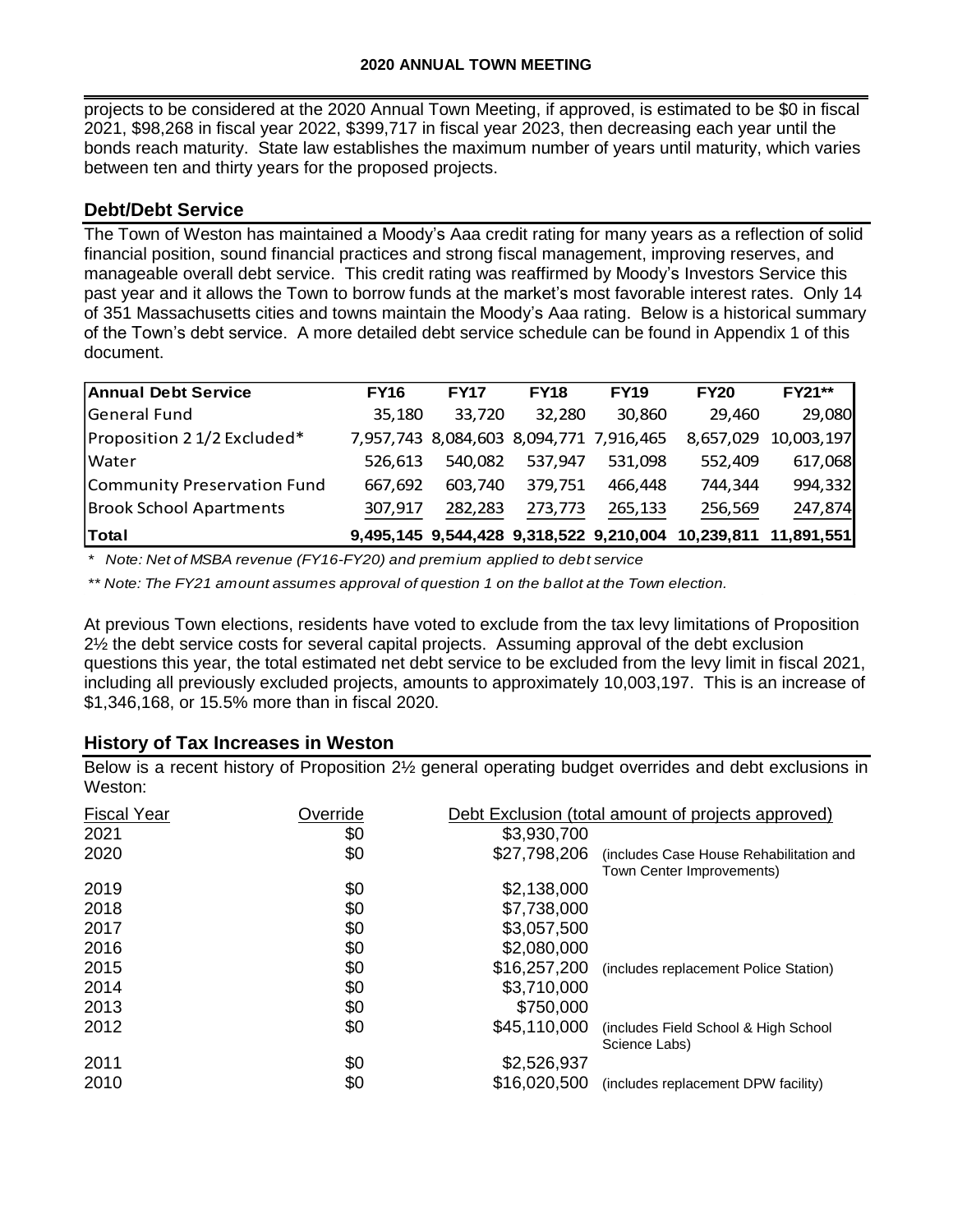# **Property Tax Impact of Proposed Debt Exclusion**

Question 1 on the Town Election ballot requests exclusion of the debt service from the limits of proposition 2 ½ on four capital projects to be considered at the Annual Town Meeting. This vote for the debt service to be excluded allows for a temporary tax increase to take place for the term of the bonds. The impact on the tax bill of the four projects proposed for Annual Town Meeting, for a median-valued property (\$1,222,900), is projected as shown below in the highest cost year of borrowing, which is anticipated to be fiscal 2023. The Town's debt service is paid with level principal payments and declining interest payments, so after the highest year, the debt service declines each subsequent year.

|                                  | Project     |      | Project   Cost in Highest Year (FY23)   Cost over Life of Project |                        |
|----------------------------------|-------------|------|-------------------------------------------------------------------|------------------------|
| <b>Proposed Project</b>          | Cost        | Life | <b>Median Tax Bill</b>                                            | <b>Median Tax Bill</b> |
| South Side Drainage Improvements | \$2,585,700 | 20   | \$44                                                              | \$684                  |
| Town/School Network Improvement  | 945,000     | 10   | 27                                                                | 218                    |
| Drainage Improvements            | 400,000     | 20   |                                                                   | 106                    |
| <b>Total Debt Exclusion</b>      | \$3,930,700 |      | \$78                                                              | \$1,008                |

# **Tax Rate Estimate**

| Project  | Project     |                                                  | Cost in Highest Year (FY23) |                                                                                            | <b>Cost over Life of Project</b>                                                                                                                                                                                                                                                                                                                                                                                                                                                                                                                                                                                                                                                                                                                                                                                                                                                          |
|----------|-------------|--------------------------------------------------|-----------------------------|--------------------------------------------------------------------------------------------|-------------------------------------------------------------------------------------------------------------------------------------------------------------------------------------------------------------------------------------------------------------------------------------------------------------------------------------------------------------------------------------------------------------------------------------------------------------------------------------------------------------------------------------------------------------------------------------------------------------------------------------------------------------------------------------------------------------------------------------------------------------------------------------------------------------------------------------------------------------------------------------------|
| Cost     | Life        | <b>Median Tax Bill</b>                           |                             | <b>Median Tax Bill</b>                                                                     |                                                                                                                                                                                                                                                                                                                                                                                                                                                                                                                                                                                                                                                                                                                                                                                                                                                                                           |
|          | 20          | \$44                                             |                             |                                                                                            |                                                                                                                                                                                                                                                                                                                                                                                                                                                                                                                                                                                                                                                                                                                                                                                                                                                                                           |
|          | 10          | 27                                               |                             |                                                                                            |                                                                                                                                                                                                                                                                                                                                                                                                                                                                                                                                                                                                                                                                                                                                                                                                                                                                                           |
|          | 20          | 7                                                |                             |                                                                                            |                                                                                                                                                                                                                                                                                                                                                                                                                                                                                                                                                                                                                                                                                                                                                                                                                                                                                           |
|          |             | \$78                                             |                             |                                                                                            |                                                                                                                                                                                                                                                                                                                                                                                                                                                                                                                                                                                                                                                                                                                                                                                                                                                                                           |
|          |             |                                                  |                             |                                                                                            |                                                                                                                                                                                                                                                                                                                                                                                                                                                                                                                                                                                                                                                                                                                                                                                                                                                                                           |
|          |             |                                                  |                             |                                                                                            | <b>FY21</b>                                                                                                                                                                                                                                                                                                                                                                                                                                                                                                                                                                                                                                                                                                                                                                                                                                                                               |
|          |             |                                                  |                             |                                                                                            | (estimated)                                                                                                                                                                                                                                                                                                                                                                                                                                                                                                                                                                                                                                                                                                                                                                                                                                                                               |
| \$11,844 | \$12,161    |                                                  |                             |                                                                                            |                                                                                                                                                                                                                                                                                                                                                                                                                                                                                                                                                                                                                                                                                                                                                                                                                                                                                           |
|          |             | \$12,393                                         | \$12,770                    | \$13,422                                                                                   | \$13,462                                                                                                                                                                                                                                                                                                                                                                                                                                                                                                                                                                                                                                                                                                                                                                                                                                                                                  |
| 475      |             | 537<br>519                                       | 636                         | 582                                                                                        | 504                                                                                                                                                                                                                                                                                                                                                                                                                                                                                                                                                                                                                                                                                                                                                                                                                                                                                       |
| 1,689    | 1,734       | 1,748                                            | 1,544                       | 1,687                                                                                      | 1,921                                                                                                                                                                                                                                                                                                                                                                                                                                                                                                                                                                                                                                                                                                                                                                                                                                                                                     |
| 384      |             | 403<br>395                                       | 411                         | 431                                                                                        | 437                                                                                                                                                                                                                                                                                                                                                                                                                                                                                                                                                                                                                                                                                                                                                                                                                                                                                       |
| \$14,392 | \$14,809    | \$15,081                                         | \$15,360                    | \$16,122                                                                                   | \$16,323                                                                                                                                                                                                                                                                                                                                                                                                                                                                                                                                                                                                                                                                                                                                                                                                                                                                                  |
|          | <b>FY16</b> | \$2,585,700<br>945,000<br>400,000<br>\$3,930,700 | <b>FY17</b><br><b>FY18</b>  | at \$1,222,900 which is the median property value in Weston in fiscal 2020.<br><b>FY19</b> | \$684<br>218<br>106<br>\$1,008<br>Note: The cost in the highest year is calculated using a combination of the total appropriation and the<br>maximum borrowing term, which is determined by state law. The borrowing terms for the projects<br>above are 20 years. This also only includes projects to be voted on at the 2020 Annual Town Meeting.<br>It has been customary to provide an unofficial estimate of the tax rate that might result if the financial<br>plans presented in this report are adopted and the assumptions with respect to State aid prove<br>reasonably accurate. While assuming a 1.5% increase in assessed valuations for fiscal year 2021, a<br>tax rate of \$12.99 is estimated compared to the tax rate of \$12.83 for fiscal 2020.<br>The table that follows provides a summary of components of the property tax bill for a home assessed<br><b>FY20</b> |

# **Elderly/Low Income Property Tax Relief**

- **Transfer Station Sticker Waiver:** For a full waiver, there is a household income requirement. There is a reduced fee for seniors not meeting the income requirement. Transfer Station stickers are issued at the Treasurer's Office at Town Hall.
- **Water Discount Program:** To receive a 75% discount on water and meter charges if consumption for the billing period is less than 5,000 c.f., participants must meet household income requirements as outlined in Community Preservation Surcharge Exemption program. The application process is overseen by the Assessors' Office at Town Hall.
-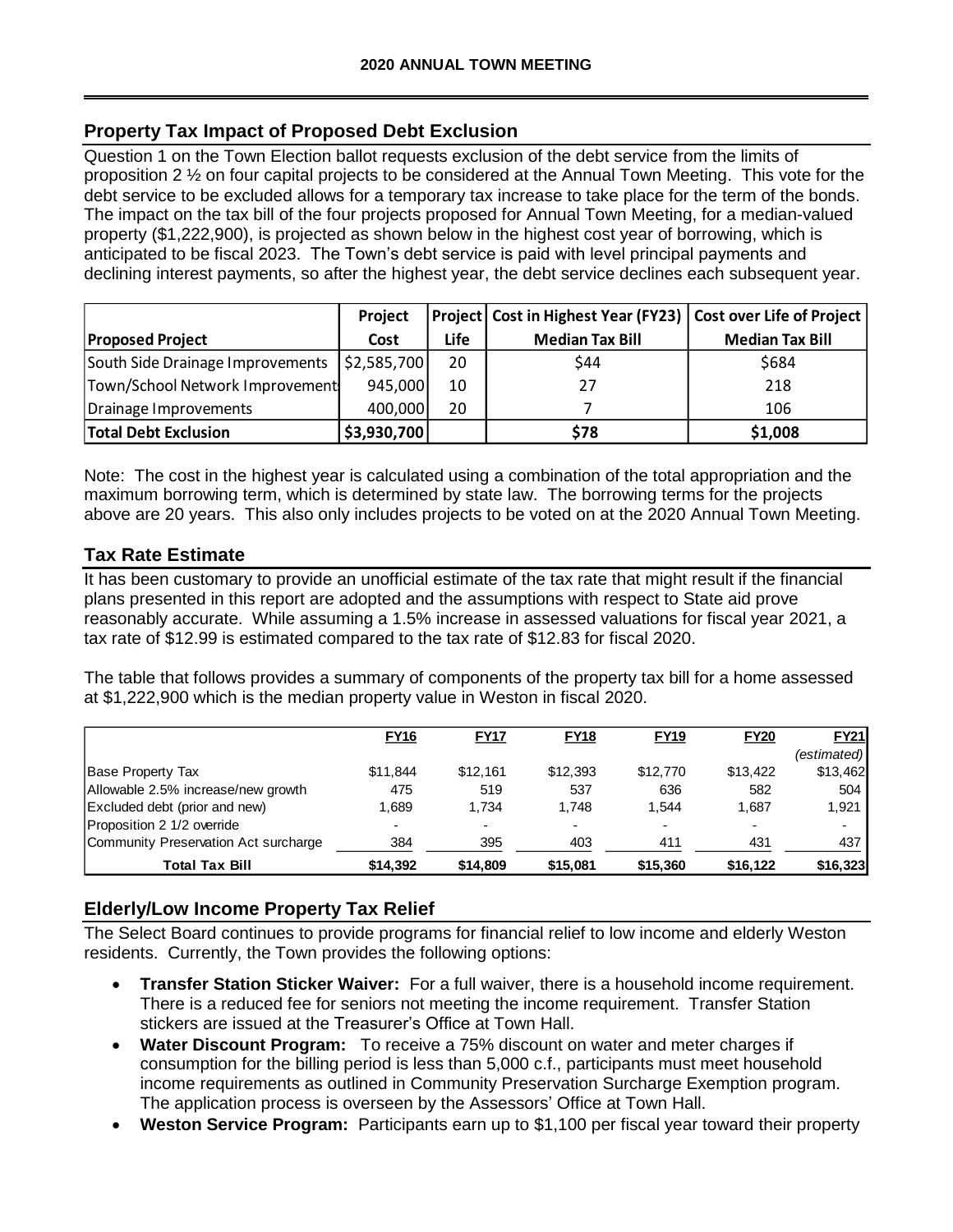tax bills. Funding is available in the fiscal year 2021 budget to allow up to 13 participants. There is no income requirement to participate in this program, but participants must be at least 60 years old, disabled, or Veterans. Please note that due to the coronavirus pandemic, this program may be more difficult to fill this year. Please contact the Council on Aging if you are interested.

- **Community Preservation Surcharge Exemption:** This program provides a property tax exemption of the 3% property tax surcharge after the first \$100,000 of valuation. Participants must meet household income requirements. The application process is overseen by the Assessors' Office at Town Hall.
- **Property Tax Exemption Program:** This program provides property tax exemptions for categories such as age, veteran status, and disability, as set forth annually by the Legislature. Town Meeting has voted each year to double the allowed amount. Credit is applied to the 3rd quarter tax bill. The application process is overseen by the Assessors' Office at Town Hall.
- **Property Tax Deferral Program:** This program allows taxpayers 60 years old and older with annual household incomes less than \$86,240 to defer property taxes at an interest rate adopted by the Select Board, currently 4%. The deferral is repaid in full to the Town, with accrued interest, upon the sale of the property. The application process is overseen by the Assessors' Office at Town Hall.

# **Collective Bargaining**

Of 635 benefit-eligible Town of Weston municipal and school employees, 483 (or 76%) are unionized. Under Chapter 150E of Massachusetts General Laws, the Town must bargain wages, benefits, and working conditions with each union. The contract between the Town and the Union is called the collective bargaining agreement (CBA.) Each union has its own CBA with the Town. Per state law, the CBA cannot exceed a three-year term but can be for a lesser period of time. The process for negotiating successor agreements with the unions is called collective bargaining.

The School Committee bargains with School unions. The Town Manager bargains with municipal unions on behalf of the Select Board. When bargaining with municipal unions, the Town Manager seeks guidance from the Select Board regarding the parameters for compensation and contract language changes. In addition, comparable communities are surveyed to determine how Weston's compensation level compares to towns with similar demographics or geographic location. The Town Manager leads the bargaining team, which includes the Assistant Town Manager/Human Resources Director and the pertinent Department Manager. For example, the Police Chief is part of the team during negotiations with the Police unions. The Finance Director serves as a resource. Once a tentative agreement is reached between the Town bargaining team and the union team, the Town Manager presents the tentative agreement to the Select Board for approval before finalizing the agreement. If the Select Board approves the tentative agreement, then the union is advised, and they will often vote for ratification. If the agreement is ratified and signed by the union, the Select Board executes the agreement by signing the successor CBA. Once fully executed, the terms of the agreement are put into place either prospectively or retroactively, depending upon timing. If the union does not vote to ratify the contract, various outcomes can occur; however, in the interim, the terms of an expired contract must be followed.

The CBA is in effect for one or more fiscal years (July 1 through June 30). When a CBA is due to expire, the union approaches the Town Manager expressing the desire to begin the collective bargaining process. However, the unions often will allow the contract to expire before initiating collective bargaining for a successor agreement. The Town cannot compel the unions to begin the collective bargaining process and must adhere to the terms of the existing CBA until a new agreement is approved.

There are collective bargaining agreements with twelve municipal and school employee unions. Eleven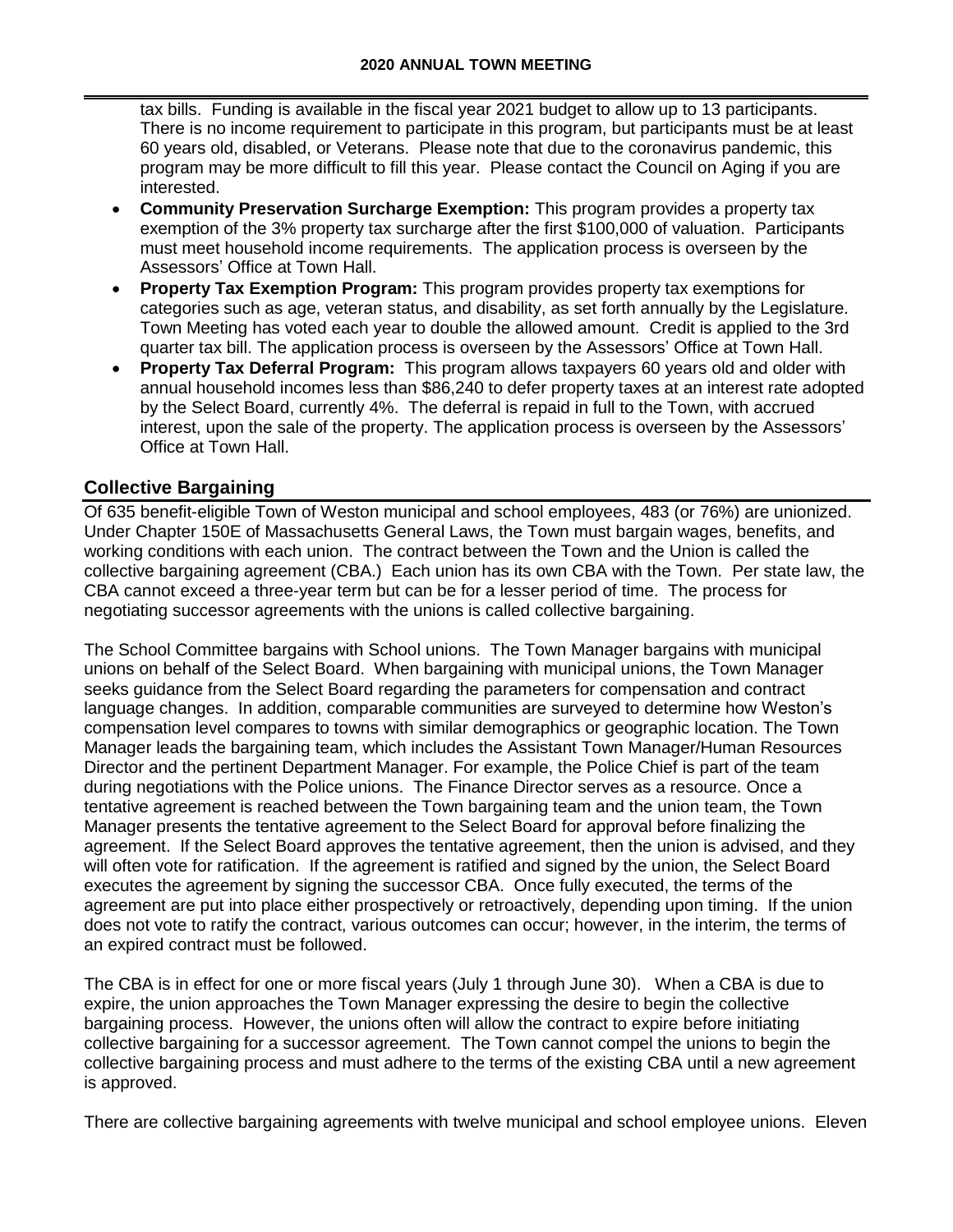were negotiated in fiscal year 2020, and one will expire on June 30, 2020.

## **Employee Benefits**

**Health Insurance:** Health Insurance for Town and School employees and retirees is governed by Chapter 32B of the Massachusetts General Laws.

There are 635 benefit-eligible employees, of which 76% take advantage of health insurance through the Town - 69% are in family plans and 31% are in individual plans. Before switching to the Commonwealth's Group Insurance Commission (GIC) plans in fiscal year 2010, the utilization rate hovered between 86-87%. In addition, there are 24 family plans and 483 individual plans for retirees, retiree spouses, retiree surviving spouses, and retiree dependents.

In order to join the GIC originally, which saved the Town \$2.1 million in the first year, the Town and the unions agreed to a six-year agreement for fiscal year 2010 through fiscal 2015. A six-year successor agreement was subsequently negotiated with the unions, resulting in a reduction of the Town's premium share of 2% across the board from the original agreement. The fiscal 2020 annual cost to the Town for the most utilized plan, Harvard Pilgrim Independence POS, is \$21,628 for a family plan and \$8,861 for an individual plan. Contribution rates by the Town of 83% for PPO and POS plans, 85% for HMO plans, and 65% for indemnity plans went into effect on July 1, 2015, and are fixed until June 30, 2021.

The Town's successor agreement continues an "Opt-Out" program for employees who have been enrolled in a Town plan for a minimum of two years. Employees who opt-out of an individual plan will receive a \$2,000 annual stipend and employees who opt-out of a family plan will receive a \$4,000 annual stipend. Currently, 27 eligible employees have elected the Opt-Out program for an estimated \$359,142 savings to the Town. (Employees in the program who lose outside insurance coverage can re-enroll in the Town plan but must forfeit the stipend.)

**Pension Benefit:** Pensions for Town and School employees are governed by Chapter 32 of the Massachusetts General Laws. The Town's employees are not covered by Social Security. This is significant because the Town is not responsible for paying the employer share of 6.2% of wages earned.

Permanent employees who are hired to work 20 hours or more per week are enrolled in the Middlesex Retirement System (MRS). The age for retirement eligibility is different for public safety and non-public safety employees currently enrolled in the system. In addition to certain age criteria, for a person to become eligible (vested) for an MRS pension, the person must have a minimum of 10 years of pensionable service in the Commonwealth. Eligible teachers are enrolled in the Massachusetts Teachers' Retirement System, which is funded by the state.

Public Safety: Current employees can retire at age 55 with 10 years of service at a rate of 25% of his/her top three years of earnings. With 20 years of pensionable service, these employees can retire at any age, but the calculation for determining the amount of the pension will vary based on age. As an example, an employee retiring at age 40 will receive 20% of his/her top three years of earnings. The youngest an employee can retire at the 80% maximum is age 52, providing the individual has 37 years of service.

Non-Public Safety: Current employees can retire at age 55 with 10 years of service at a rate of 15% of his/her top three years of earnings. With 20 years of pensionable service, these employees can retire at any age, but the calculation for determining the amount of the pension will vary based on age. As an example, an employee retiring at age 50 will receive 20% of his/her top three years of earnings. The youngest an employee can retire at the 80% maximum is age 60 providing the individual has 40 years of service.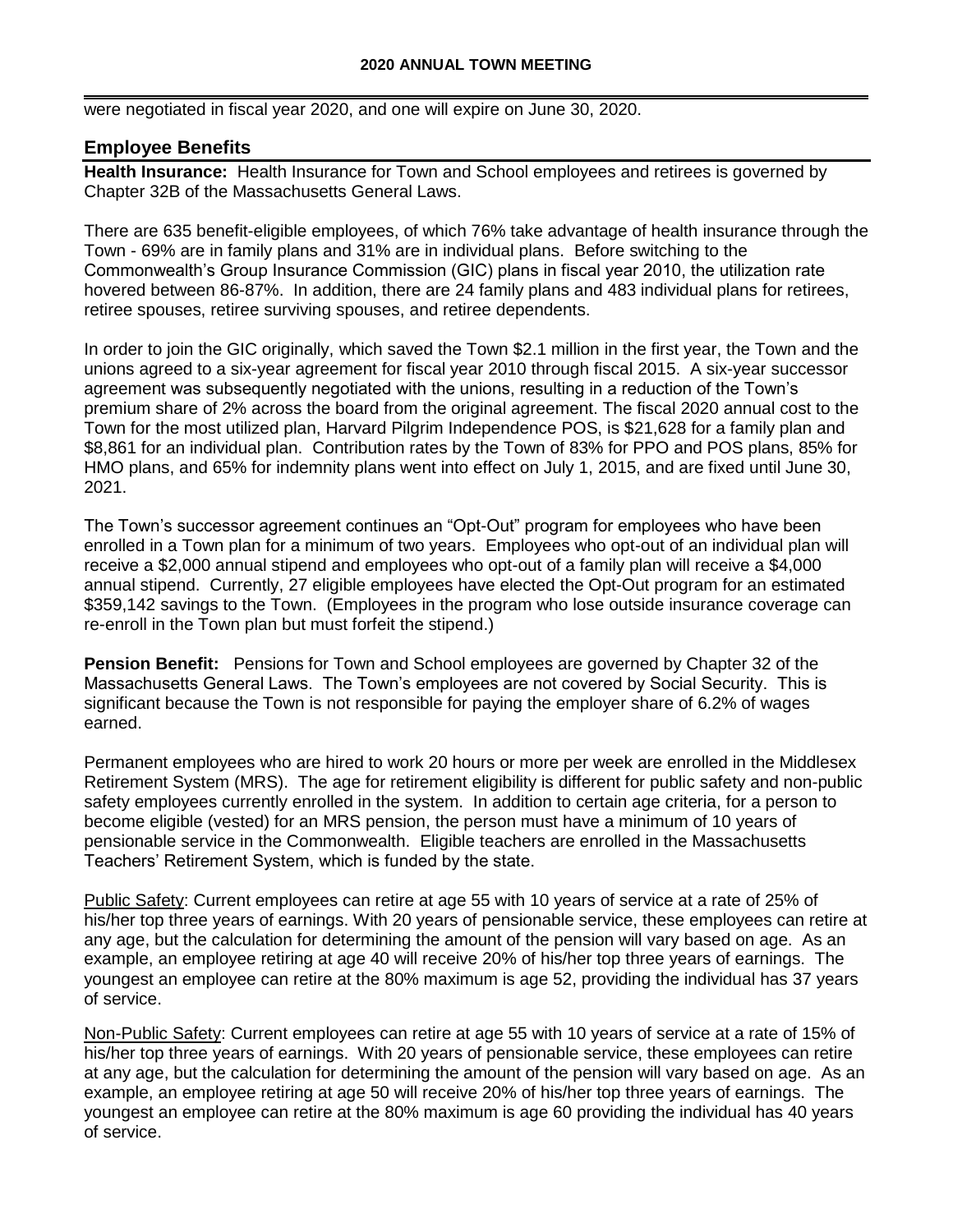Recent pension reforms enacted by the legislature affect employees hired on or after April 2, 2013, by increasing the minimum retirement age for non-public safety employees to 60 and changing age factors for pension calculations.

There are currently 236 Town of Weston retirees/surviving spouses collecting a pension. The 236 represent superannuation retirees, surviving spouses, and disability retirees.

The annual pensions received by Weston retirees are, for the most part, modest. Retiree data provided by Middlesex Retirement System shows that, as of December 2017, 52% or 123 of 236 retirees were collecting an annual pension of less than \$20,000; 37% or 87 retirees were collecting an annual pension between \$20,000 and \$49,999; 11% or 26 retirees were collecting pensions between \$50,000 and \$125,000. The average annual allowance for retirees is \$24,961 and the median is \$18,850.

**Pension Contribution by Employees:** Employees contribute a percentage of their base salaries and other qualified compensation toward their pension. Contribution rates by employees are as follows:

| Teachers hired after 7/1/01 | $11\%$                                    |
|-----------------------------|-------------------------------------------|
| Hired 1996 to present       | $9\% + 2\%$ of compensation over \$30,000 |
| Hired 1984-1996             | $8\% + 2\%$ of compensation over \$30,000 |
| Hired 1979-1983             | $7\% + 2\%$ of compensation over \$30,000 |
| Hired 1975-1978             | 7%                                        |

The annual assessment paid to the Middlesex Retirement System by the Town is primarily to pay for Weston's share of the unfunded pension liability for its employees and not to pay for benefits earned by current employees, since current employees, for the most part, fund their pensions through their contributions.

If an employee works in various municipalities throughout his or her career, the pension contributions made follow the employee from municipality to municipality. More information can be found on the Middlesex Retirement System's website at www.middlesexretirement.org.

#### **Energy Savings**

Weston has been designated by the Commonwealth of Massachusetts as a "Green Community." In being so designated, the Town committed to ongoing efforts to conserve energy, including a 20% reduction in energy consumption over five years, and is eligible for grant funding to help achieve this goal.

The Facilities Department, working with the Permanent Building Committee, has undertaken various energy projects of which state grants through the Green Communities program and rebates paid for 30% of the cost of the projects.

- The purchase of streetlights from Eversource, replacement of fixtures and bulbs, and contracting for maintenance on our own has resulted in a reduction of cost
- As a result of work by the Solar Photovoltaic Panels Exploratory Committee, the Town entered into a long-term lease and power purchase agreement with the firm Ameresco to place solar panels on the Town's capped landfill off Church Street. This installation required no capital outlay by the Town and has produced savings in the Town's municipal and school electricity costs of approximately 25% per year. In addition, solar panels were placed on the roof of the DPW facility and on Field School, which also add to annual electricity cost savings.
- As a "Green Community," the Town has committed to purchasing more fuel-efficient vehicles, which reduces the cost of fuel.

One of the Select Board's budget priorities for fiscal year 2021 was the hiring of a Sustainability Coordinator which, if adopted as part of the fiscal 2021 budget, will begin in early 2021 to help oversee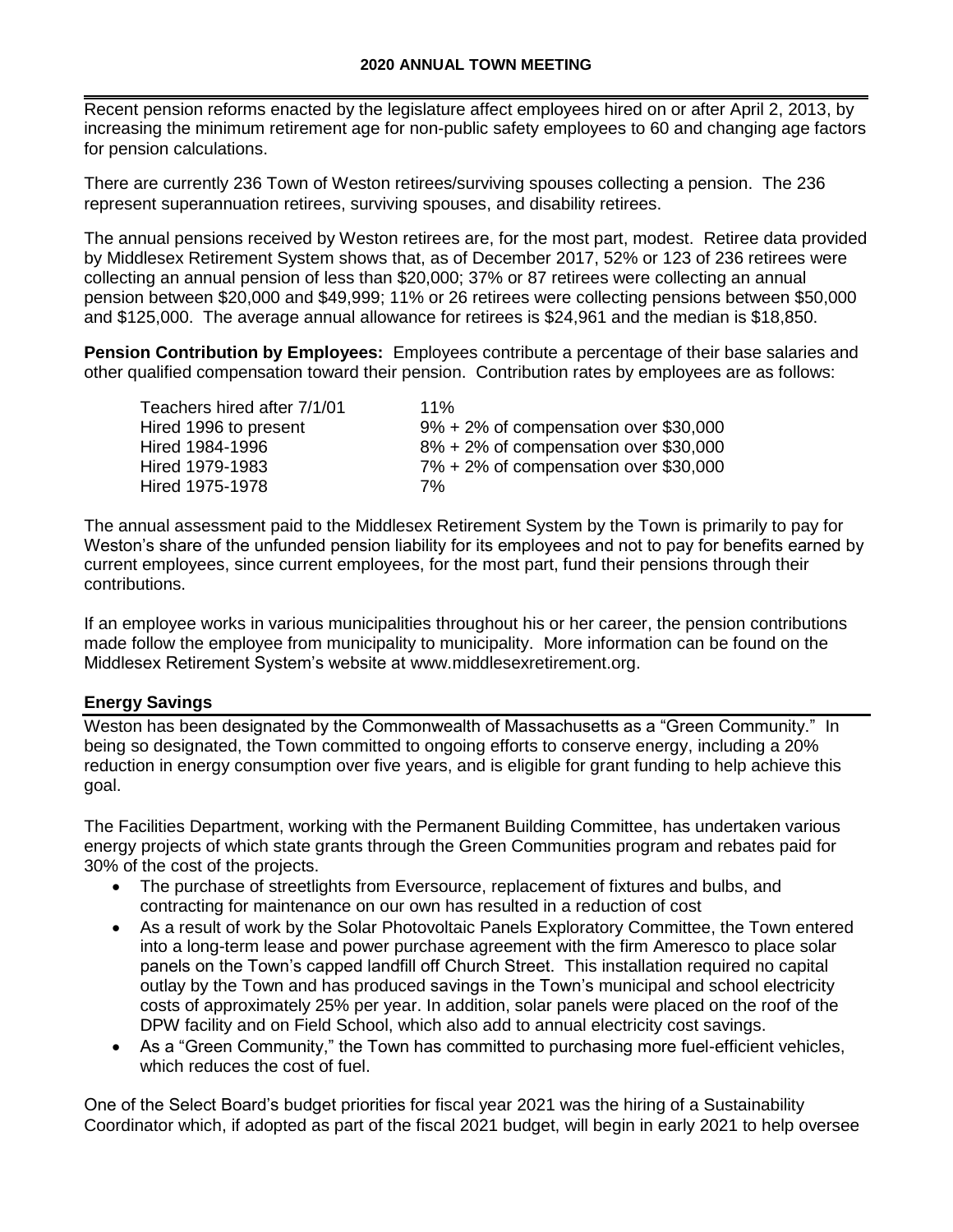#### these efforts.

#### **School and Municipal Collaboration**

The School Department and various municipal departments regularly collaborate to leverage expertise, eliminate duplication, increase efficiency, and produce savings without affecting the quality of school programs or municipal services. For example:

- A Town-wide Facilities Director and Deputy Director oversee the maintenance of all Town buildings. Consistent and comprehensive maintenance and repair plans have been developed to improve quality and efficiency and to establish standards and procedures for maintaining all of the Town's buildings. In addition, the Permanent Building Committee, a group of Weston residents with relevant expertise appointed by the School Committee and Select Board, oversees all major construction and maintenance projects for school and municipal buildings.
- Utilities are purchased jointly to secure better prices.
- The expertise of the Public Works Department is used by the Schools to oversee contractors who are paving parking lots and driveways at the schools. The results are higher quality work and lower prices on those projects. When there are snowstorms, Public Works employees plow school roadways, working with School employees.
- The School and Town IT departments work hand-in-hand to leverage expertise and resources between departments and implementation of Town-wide solutions.
- Mechanics in the Public Works Department maintain most Town and School vehicles, including school buses.
- School bus drivers are used by the Council on Aging to transport seniors.
- With oversight by a Town-wide Fields and Grounds Coordinator, the School, Recreation, and Public Works Departments are working together to better coordinate grounds maintenance to perform mowing, trash pickup, the lining of fields, and other work more efficiently.

#### **Regional Collaboration**

We have also found opportunities for collaboration with other towns:

- Eight towns, including Weston, have worked together to provide paramedic service on a regional basis through Emerson Hospital, improving the level and quality of service previously provided.
- Weston, Wellesley, Needham, and Wayland have formed a Veterans' Services District to share the services of full-time, professional Veterans' Services staff.
- Weston, Acton, Bedford, Burlington, Concord, Lexington, and Sudbury have entered into an intermunicipal agreement to create a regional housing services office staffed by professionals knowledgeable in the field of affordable housing. Weston's participation is funded by Community Preservation Act funds and supports Weston's affordable housing efforts.

#### **Fiscal Year 2022 Outlook**

As part of our financial planning process, we have made a financial projection for fiscal 2022. At this time, we anticipate a potential budget shortfall of \$2,139,501 if we maintain the current level of services and educational programs. We anticipate increases greater than the inflation rate for employee benefits/health insurance and employee pension costs. We also anticipate level funding of State Aid. Following is a summary of the fiscal 2022 projection.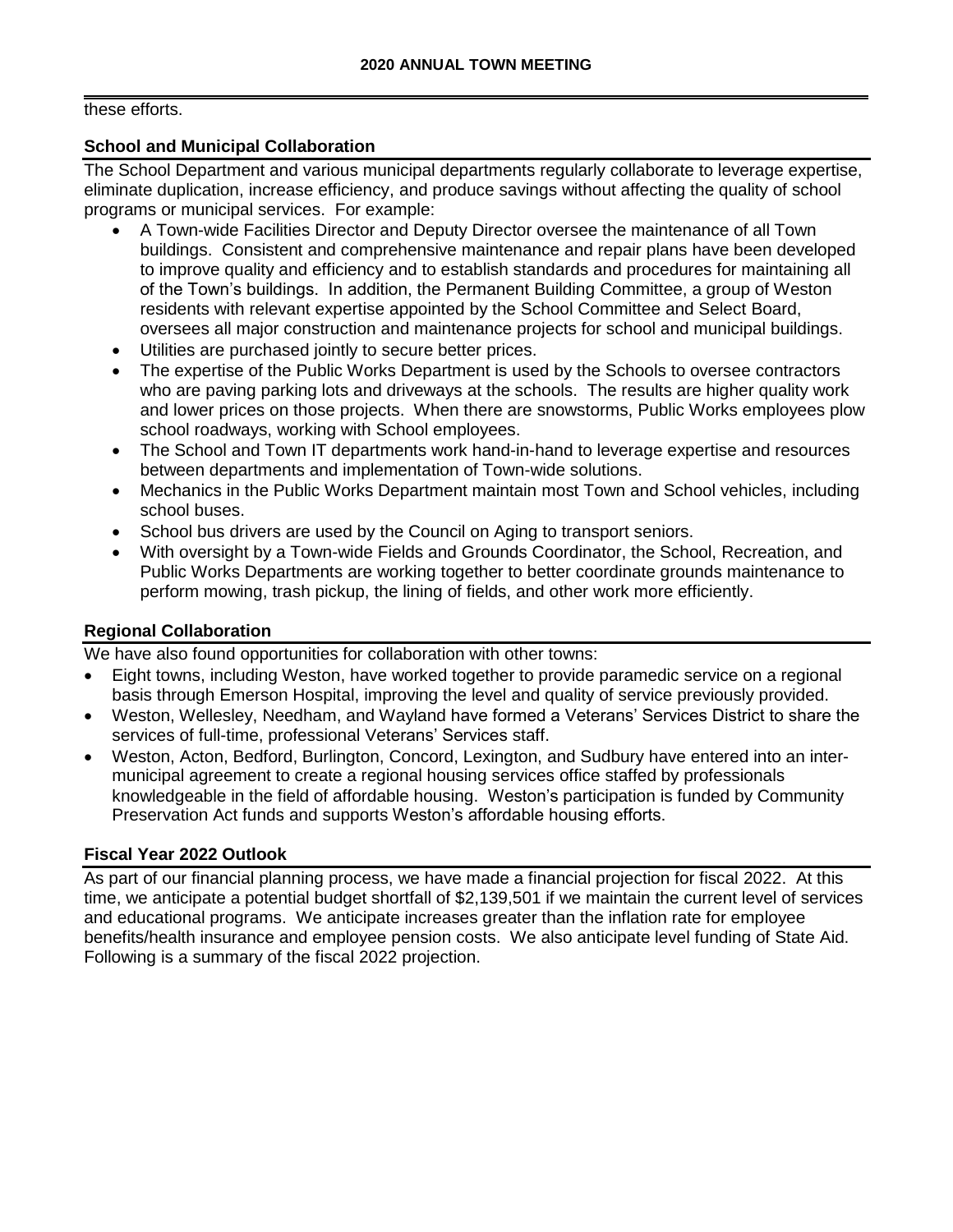#### **2020 ANNUAL TOWN MEETING**

|                                           | Recommended<br><b>FY21</b><br><b>Budget</b> | Projected<br><b>FY22</b><br><b>Budget</b> | \$<br><b>Inc</b> | %<br><b>Inc</b> |
|-------------------------------------------|---------------------------------------------|-------------------------------------------|------------------|-----------------|
| Education                                 | 42,906,809                                  | 44,194,013                                | 1,287,204        | 3.0%            |
| Unclassified & Fixed Costs                | 19,240,708                                  | 20,268,195                                | 1,027,487        | 5.3%            |
| General Government                        | 23,593,724                                  | 24, 161, 158                              | 567,434          | 2.4%            |
| <b>OPEB Trust &amp; Separate Articles</b> | 1,023,254                                   | 2,225,491                                 | 1,202,237        | 117.5%          |
| <b>Total Operating Budget</b>             | 86,764,495                                  | 90.848.857                                | 4.084.362        | 4.7%            |
| <b>Projected Revenue</b>                  | 86,764,495                                  | 88,709,356                                | 1.944.861        | 2.2%            |
| <b>Projected Shortfall</b>                |                                             | (2, 139, 501)                             | (2, 139, 501)    |                 |

## **The Budget in Detail**

#### **Fiscal Year 2021 Revenue Projections**

|                                                                                                                                                                                                                                                                                                                                                                                                                                                                                                                                                                                                                                                      | Recommended<br><b>FY21</b><br><b>Budget</b> | <b>Projected</b><br><b>FY22</b><br><b>Budget</b> | \$<br>Inc               | %<br><b>Inc</b> |
|------------------------------------------------------------------------------------------------------------------------------------------------------------------------------------------------------------------------------------------------------------------------------------------------------------------------------------------------------------------------------------------------------------------------------------------------------------------------------------------------------------------------------------------------------------------------------------------------------------------------------------------------------|---------------------------------------------|--------------------------------------------------|-------------------------|-----------------|
| Education                                                                                                                                                                                                                                                                                                                                                                                                                                                                                                                                                                                                                                            | 42,906,809<br>44,194,013                    |                                                  | 1,287,204               | 3.0             |
| Unclassified & Fixed Costs                                                                                                                                                                                                                                                                                                                                                                                                                                                                                                                                                                                                                           | 19,240,708                                  | 20,268,195                                       | 1,027,487               | 5.3             |
| <b>General Government</b>                                                                                                                                                                                                                                                                                                                                                                                                                                                                                                                                                                                                                            | 23,593,724                                  | 24, 161, 158                                     | 567,434                 | 2.4             |
| <b>OPEB Trust &amp; Separate Articles</b>                                                                                                                                                                                                                                                                                                                                                                                                                                                                                                                                                                                                            | 1,023,254<br>2,225,491                      |                                                  | 1,202,237               | 117.5           |
| <b>Total Operating Budget</b>                                                                                                                                                                                                                                                                                                                                                                                                                                                                                                                                                                                                                        | 86,764,495<br>90,848,857                    |                                                  | 4,084,362               | 4.7             |
| <b>Projected Revenue</b>                                                                                                                                                                                                                                                                                                                                                                                                                                                                                                                                                                                                                             | 86,764,495                                  |                                                  | 88,709,356<br>1,944,861 |                 |
| <b>Projected Shortfall</b>                                                                                                                                                                                                                                                                                                                                                                                                                                                                                                                                                                                                                           |                                             | (2, 139, 501)                                    | (2, 139, 501)           |                 |
| Below is a more detailed explanation of the fiscal year 2021 revenue estimates and recommended<br>appropriations.<br><b>Fiscal Year 2021 Revenue Projections</b><br>TABLE I: FY2021 REVENUE PROJECTION SUMMARY                                                                                                                                                                                                                                                                                                                                                                                                                                       |                                             |                                                  |                         |                 |
|                                                                                                                                                                                                                                                                                                                                                                                                                                                                                                                                                                                                                                                      |                                             |                                                  | <b>DOLLAR</b>           | <b>PERCENT</b>  |
|                                                                                                                                                                                                                                                                                                                                                                                                                                                                                                                                                                                                                                                      | <b>FY2020</b>                               | FY2021                                           | <b>CHANGE</b>           | <b>CHANGE</b>   |
|                                                                                                                                                                                                                                                                                                                                                                                                                                                                                                                                                                                                                                                      | <b>Budget</b>                               | Projected                                        | FY20-21                 | FY20-21         |
| <b>PROPERTY TAX LEVY</b>                                                                                                                                                                                                                                                                                                                                                                                                                                                                                                                                                                                                                             | \$71,688,798                                | \$72,598,624                                     | \$909,826               | 1.3%            |
| <b>STATE AID - CHERRY SHEET</b>                                                                                                                                                                                                                                                                                                                                                                                                                                                                                                                                                                                                                      | \$4,399,915                                 | \$4,399,915                                      | \$0                     | $0.0\%$         |
| <b>LOCAL RECEIPTS</b>                                                                                                                                                                                                                                                                                                                                                                                                                                                                                                                                                                                                                                | \$5,709,922                                 | \$5,702,522                                      | (\$7,400)               | $-0.1%$         |
| <b>PRIOR YEAR BALANCES/OTHER</b>                                                                                                                                                                                                                                                                                                                                                                                                                                                                                                                                                                                                                     | \$3,574,500                                 | \$4,474,166                                      | \$899,666               | 25.2%           |
| <b>TOTAL PROJECTED REVENUES</b>                                                                                                                                                                                                                                                                                                                                                                                                                                                                                                                                                                                                                      |                                             | \$85,373,135 \$87,175,227                        | \$1,802,092             | 2.1%            |
| <b>REDUCTIONS IN REVENUES</b>                                                                                                                                                                                                                                                                                                                                                                                                                                                                                                                                                                                                                        | (1,399,414)                                 | (1,403,775)                                      | (\$4,362)               | 0.3%            |
| <b>OTHER REVENUES</b>                                                                                                                                                                                                                                                                                                                                                                                                                                                                                                                                                                                                                                | 535,018                                     | 993,043                                          | 458,025                 | 85.6%           |
| <b>AVAILABLE FOR APPROPRIATION</b>                                                                                                                                                                                                                                                                                                                                                                                                                                                                                                                                                                                                                   | \$84,508,739                                | \$86,764,495                                     | \$2,255,756             | 2.7%            |
| <b>AVAILABLE FOR EXCLUDED DEBT SERVICE</b>                                                                                                                                                                                                                                                                                                                                                                                                                                                                                                                                                                                                           | \$967,452                                   | \$230,145                                        | $(\$737,307)$           | $-76.2%$        |
| <b>Tax Levy - \$72,598,624:</b> The property tax levy is increasing by \$909,826 or 1.3%. The property tax i<br>the largest revenue source for the Town and provides over 85% of total operating revenues. The<br>provisions of Massachusetts General Laws, Chapter 59, section 21C (Proposition 2½) allow for an<br>annual increase in the local property tax levy limit of 2.5% of the limit established in the prior fiscal yea<br>for fiscal 2021, this increase amounts to \$2,626,967. Estimated new growth from the prior year in the<br>amount of \$600,000 is also available, for a total possible increase of \$3,062,576. Unused tax levy |                                             |                                                  |                         |                 |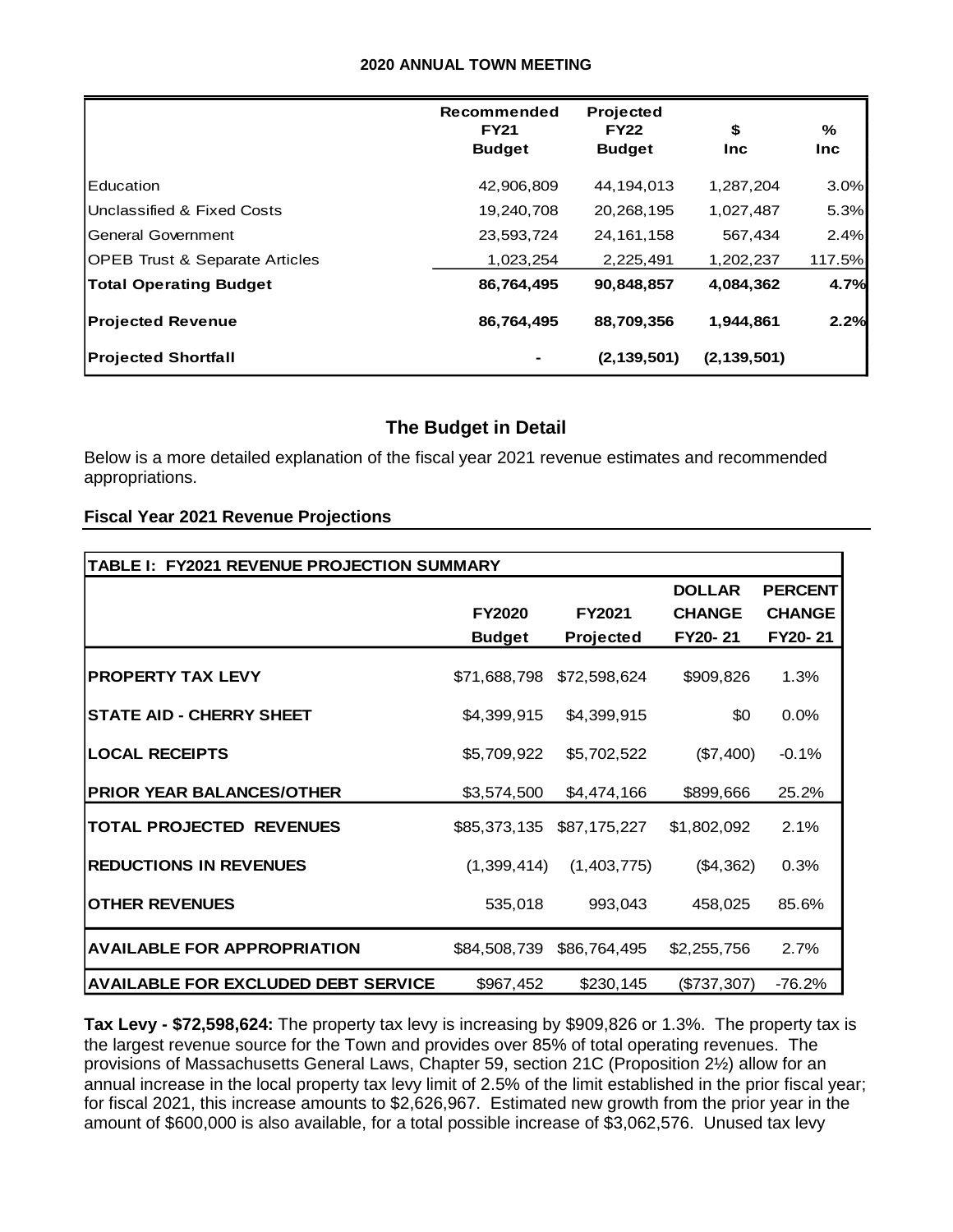capacity of \$1,717,141 results by not raising the full amount as the Town is allowed under Proposition 2  $\frac{1}{2}$ .

In addition to the tax levy, the excluded debt service for capital projects is added for taxation purposes. There will be approximately \$10,003,197 in voter-approved, issued and unissued, excluded debt service, net of offsetting reimbursements, and credits, which is an increase of \$1,346,168, or 15.5%, from fiscal 2020. This amount assumes approval of question 1 on the ballot at the Town Election.

**State Aid - \$4,399,915:** The Commonwealth has assured cities & towns that local and school aid will be level-funded for fiscal 2021. This is welcome news during the coronavirus pandemic. There is a possibility of additional school funds being allocated as well but the details are not known at the time of publication.

**Local Receipts - \$5,702,522:** The largest source of revenue in this category is motor vehicle excise tax, which is assumed to decrease by 180,000 in fiscal 2021. Investment income has been more robust, so an additional \$170,000 is projected. Smaller increases in other categories are also projected.

|                                  | FY2018<br><b>ACTUAL</b> | <b>FY2019</b><br><b>ACTUAL</b> | <b>FY2020</b><br><b>TAX RECAP</b> | FY2021<br><b>PROJ</b> | \$CHG         | %CHG    |
|----------------------------------|-------------------------|--------------------------------|-----------------------------------|-----------------------|---------------|---------|
| <b>LOCAL RECEIPTS</b>            |                         |                                |                                   |                       |               |         |
| motor vehicle excise             | \$3,235,989             | \$3,171,726                    | \$2,980,000                       | \$2,800,000           | (180,000)     | $-6%$   |
| penalties and interest           | 308,647                 | 619,753                        | 150,000                           | 150,000               |               |         |
| payment in lieu of taxes         | 39,856                  | 41,477                         | 39,623                            | 40,614                | 991           | 2.5%    |
| charges for services-solid waste | 388,525                 | 387,892                        | 340,000                           | 340,000               |               |         |
| fees                             | 162,347                 | 178,607                        | 170,000                           | 170,000               |               |         |
| rentals                          | 332,319                 | 133,705                        | 125,000                           | 125,000               |               |         |
| departmental revenue-cemeteries  | 44,793                  | 40,755                         | 30,000                            | 30,000                |               |         |
| other departmental revenue       | 556,060                 | 598,312                        | 457,000                           | 460,000               | 3,000         | 0       |
| licenses and permits             | 1,200,430               | 1,136,454                      | 1,075,000                         | 1,075,000             |               |         |
| fines and forfeits               | 76,995                  | 85,872                         | 85,000                            | 85,000                |               |         |
| investment income                | 425,003                 | 710,852                        | 235,000                           | 405,000               | 170,000       | 72%     |
| misc. non recurring              | 278,087                 | 134,477                        | 23,299                            | 21,908                | (1, 391)      | $-6%$   |
| <b>Total Local Receipts</b>      | 7,049,050               | 7,239,882<br>S                 | \$5,709,922                       | \$5,702,522           | (7, 400)<br>S | $-0.1%$ |

**Prior Year Balances/Other - \$4,474,166:** The proposed budget utilizes the use of \$3,500,000 in free cash to support the operating budget, \$500,000 more than was used for the fiscal year 2020 budget. \$522,413 in free cash is recommended to be used for one-time capital projects. Overlay surplus amounting to \$268,253 has been released by the Board of Assessors, which is a \$12,253 increase from what was available to be used for the fiscal year 2020 budget. Finally, \$183,500 is proposed to be transferred from various trust funds.

**Revenue Offsets - \$1,403,775:** This category reflects offsets to revenues for certain accounts that do not require Town Meeting appropriation but are, in fact, obligations of the Town. The annual contribution to the Recreation Enterprise Fund is \$580,036 for fiscal year 2021, representing approximately 30% of the Recreation budget; the remainder is funded through user fees and a \$45,889 contribution from the Council on Aging to support the cost of operating the Community Center.

**Other Revenues: - \$993,043:** This category includes reimbursement to the general fund from the Water and Brook School Apartments Enterprise funds for employee benefits, insurance, and other costs budgeted in the general fund that support the operation of the Water Division and the Brook School Apartments. It also includes solar credit revenues received from the landfill solar panels and DPW roof solar panels which were previously accounted for through a revolving account.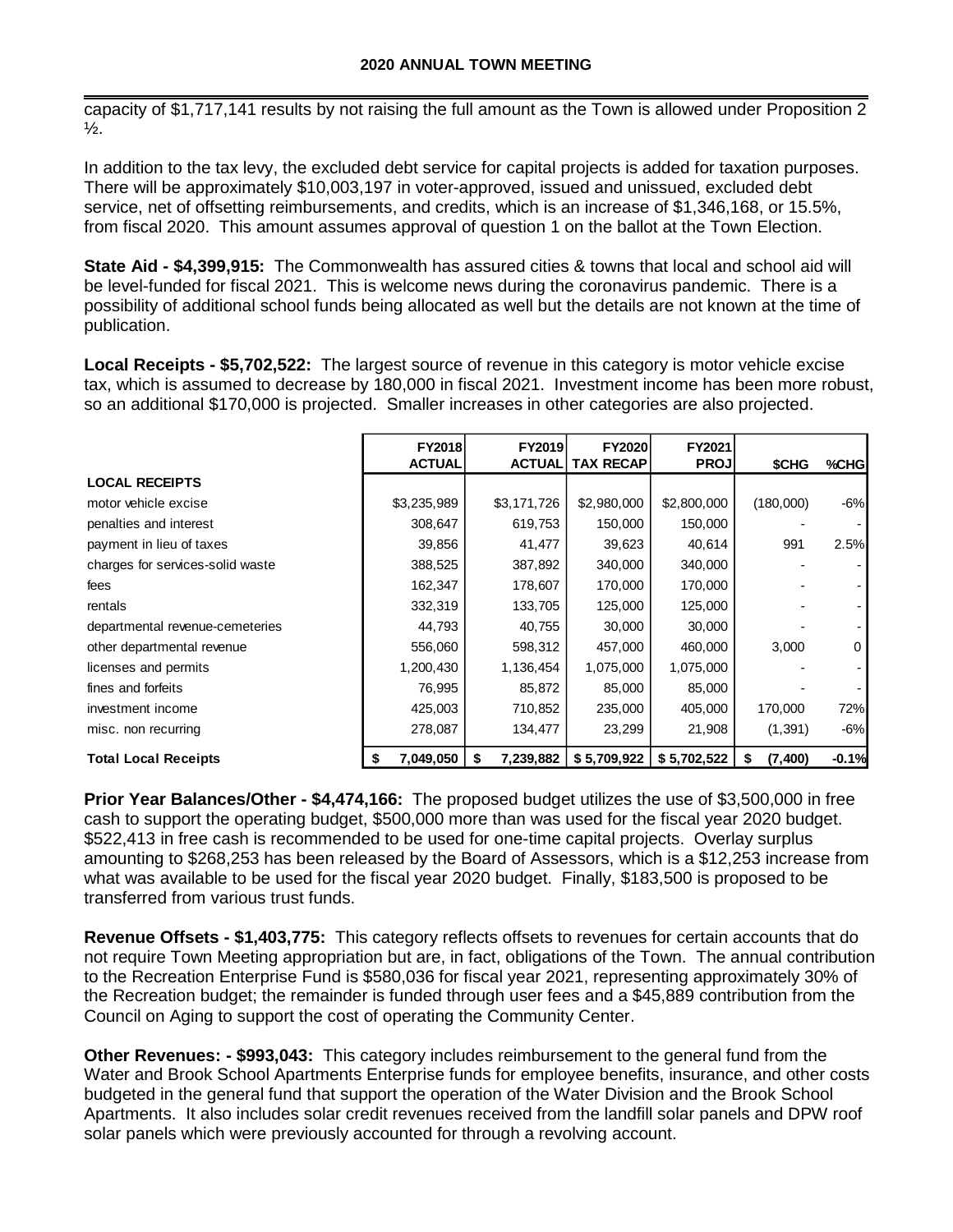#### **Fiscal Year 2021 Budget Highlights – Recommended Appropriations**

The final proposed budget presented in this document has been approved and endorsed by the Select Board and is recommended to Town Meeting. This budget reflects a compromise with the Finance Committee, relative to the fiscal 2021 budget originally proposed before the coronavirus pandemic by the Town Manager and supported by the Select Board, pursuant to conversations initiated by members of the Select Board and Finance Committee on account of the pandemic and other concerns, and the Select Board is pleased to note that Finance Committee has also indicated its support for this compromise budget. Highlights of the proposed budget include the following:

#### **Unclassified**

The Unclassified portion of the Town budget represents those fixed costs that are not generally attributed to any one department or service and includes insurance and employee benefits for all Town departments, including the School Department.

The category of **Insurance**, which totals \$878,194, and is increasing by \$53,616 for fiscal 2021, includes **Workers' Compensation, Unemployment Compensation, Property, Liability, and Motor Vehicle Insurance.** Workers' Compensation and Property & Liability insurance are remaining level in fiscal 2021. Unemployment Compensation is increasing by \$48,616 based on increasing claims. Insurance for public safety employees injured on duty is increasing by \$5,000.

The category of **Fringe Benefits** is increasing overall by 6.4% and includes:

- **Insurance, Group Health/Life, Medicare - \$11,788,064**: Town employees and retirees are enrolled in the health insurance plans managed by the Commonwealth of Massachusetts' Group Insurance Commission (GIC). Also, this budget includes the Town's share of the Medicare tax paid for most employees. This budget is increasing by \$658,314 or 5.9%.
- **Contributory Retirement - Middlesex - \$5,668,652**: The Town is part of the Middlesex Retirement System (MRS), which serves 39 municipalities and many special governmental districts. Both employees and the Town contribute to a fund that is used to pay current and future pension benefits. For fiscal 2021, the Town's pension assessment is increasing by \$380,765 or 7.2%. As of January 1, 2018, an actuarial study determined that the Town's pension liability was underfunded by approximately \$61.4 million. The funding schedule adopted by MRS must provide for payment in full of the unfunded liability by 2035.

Remaining line items in the Unclassified budget include:

- **Reserve Fund - \$616,718**: The Reserve Fund is available for use by the Finance Committee for extraordinary and unforeseen expenses during the year. A summary of reserve fund transfers for fiscal 2017 through fiscal 2020 to date can be found in Appendix 2.
- **Debt Service - \$29,080**: This only represents debt service within the tax levy and is a reduction of \$380. Proposition 2½ excluded gross debt service is estimated at \$10,233,342, including proposed capital projects and assuming passage of the Proposition 2½ debt exclusion question, which is an increase of \$608,861 or 6.3%.

#### **General Government**

This category includes the Town Manager's Office (which staffs the Select Board and includes the Human Resources function), Legal Expenses, Facilities Maintenance (Town Hall, Josiah Smith Tavern, Old Library), Town Clerk and Registrars of Voters, Information Systems, and Town Meeting Committees. Overall, this category is increasing by \$83,953 or 3.4%. Budget highlights include:

• **Town Manager's Office - \$753,077**: This budget is increasing by \$5,811, due to salary increases.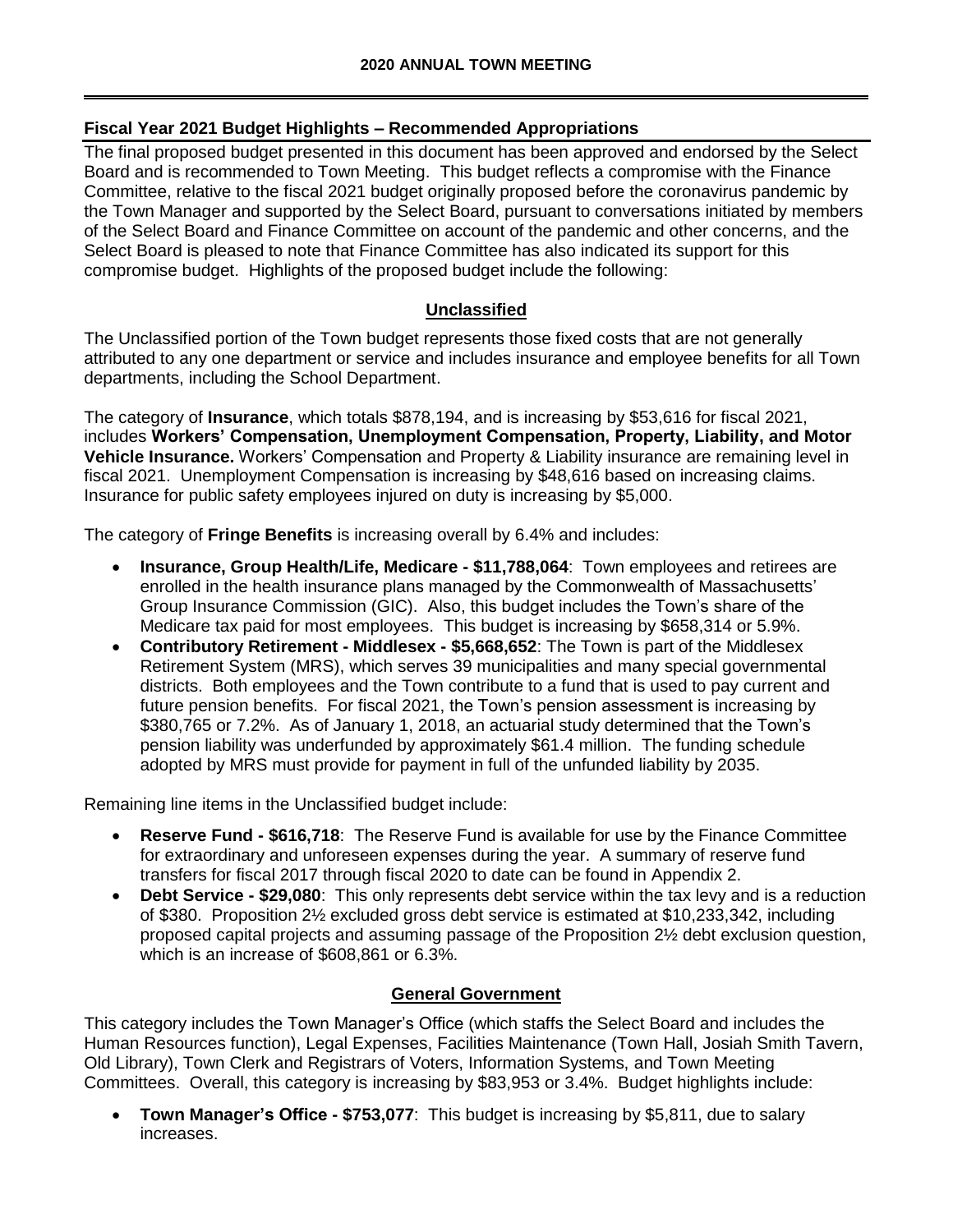- **Salary Reserve & Merit Pay (Transfer Account) - \$183,000**: This amount includes the recommended budget for fiscal 2021 salary and merit pay increases for non-union employees.
- **Legal Expenses - \$183,000**: This account is for Town Counsel and municipal Labor Counsel services and is being level-funded in fiscal 2021.
- **Facilities Maintenance - \$184,743:** This recommended budget amount covers the cleaning, utilities, and custodial support for the Town Hall and minimal costs related to the Josiah Smith Tavern. All costs for repairs and maintenance are included in the Town-wide Facilities budget.
- **Town Clerk/Registrars of Voters – \$252,044**: This budget includes funding for municipal, state, and presidential elections.
- **Information Systems - \$980,041**: This budget supports the technology and information systems for all municipal departments and is increasing primarily to cover the increasing number of software packages used to conduct departmental business.
- **Weston Veterans Memorial Education Fund Committee- \$3,000**: This budget is used to assist in fundraising efforts of the Committee who is charged with making financial aid awards to members of the graduating class or recent graduates of Weston High School based on the fund that was established in 1953 in honor of Weston men and women who served in the armed forces.
- **Weston Service Program - \$15,600:** The Weston Service Program allows qualified veterans, as well as elderly and disabled property owners to work for the Town. Individuals are paid up to \$1,200, which is applied to their property tax bill. A total of 13 qualified taxpayers may participate in this program.

# **Facilities Town-Wide**

**Facilities Town-Wide - \$2,180,080:** This budget includes the repair, maintenance, and oversight of all municipal and school buildings and facilities. It includes the salaries for the Director, Deputy Director, Facilities Coordinator, and Fields Coordinator, as well as the repair and maintenance costs for all buildings (except the Community Center, Brook School Apartments, and Water Division facilities, which are budgeted in enterprise funds), and the Facilities Improvements Town-wide continuing balance account. Utilities, supplies, and the cost of other personnel (custodial, maintenance, school grounds) remain in departmental budgets for each building. Energy improvements to comply with requirements of the Green Communities program are being handled within this budget. The amount for the Town-wide Facilities Improvements account is increasing by \$111,047, or 18.5%. This increase includes the 6% increase each year that is recommended by the Town's comprehensive reserve policy as well as a \$75,000 increase for fire station extraordinary repairs needed this upcoming year.

## **Finance**

**Finance - \$953,183:** This category includes the Finance Committee, Finance Director, Board of Assessors and Assessors' Office, Town Accountant's office, and Treasurer/Collector's office. Overall, this budget is increasing by \$33,978 or 3.7%, primarily due to salary increases.

## **Planning, Land Use & Inspectional Services**

**Planning, Land Use & Inspectional Services - \$913,978**: This category includes Inspectional Services, Zoning Board of Appeals, Planning Board, Conservation Commission, Historical Commission, and Crescent Street Historic District Commission. The budget includes the salaries for the staff that support these boards and commissions. The Inspector of Buildings has been designated Land Use Coordinator and is responsible for overseeing all land use functions in this category except the Planning Board. Overall, this budget is increasing by \$69,601 or 8.2%. This increase is a combination of land use salary increases, including making the Assistant Town Planner a full-time position, and increases in the Conservation budget for Case Estates land management and trails/fire road maintenance.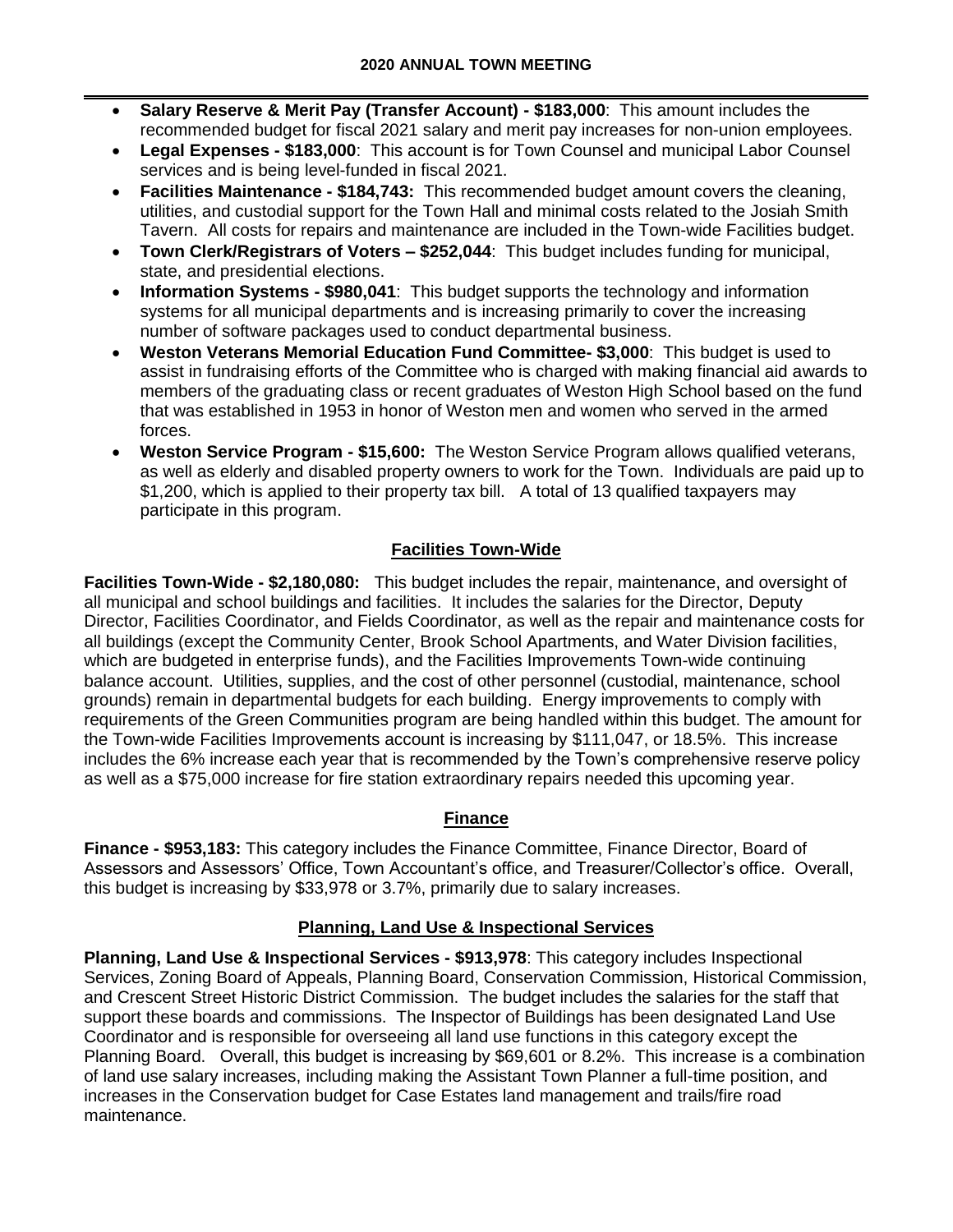## **Public Safety**

This category includes Police/Animal Control and Fire, and it is increasing by \$254,294 or 3.3%. Budget highlights include:

- **Police Department & Animal Control - \$4,088,059:** This budget is increasing by \$146,163 or 3.7%. This increase is primarily due to salary increases.
- **Fire Department - \$3,765,890**: This budget is increasing by \$108,131 or 3.0%. This increase includes a new firefighter position as well as contractual salary increases.

# **Public Works**

**Public Works - \$6,074,939**: The recommended budget for Public Works is decreasing by \$329,442 or 5.1% and includes Administration, Highways, Storm Water Management, Recycling and Solid Waste, Vehicle Maintenance, Parks and Cemeteries, Snow and Ice Control, and Tree Warden. The primary reason is due to a decrease in the funding level for roadway maintenance of \$268,000 and a decrease in equipment funding scheduled for next year due to concerns about the coronavirus pandemic.

**Water Division (Enterprise Fund) - \$3,659,988**: The Water Division budget is approved separately at the Annual Town Meeting as an enterprise fund. Overall, the recommended budget is decreasing by \$245,768 or 6.3%, primarily because of the decrease in Weston's water consumption affecting the MWRA assessment.

## **Health and Human Services**

This category includes the Board of Health, Mosquito Control, Council on Aging, and Veterans' Services, and it is increasing by \$51,427 or 6.1%. Budget highlights include:

- **Board of Health - \$326,905:** The Board of Health provides services related to public health, enforcement of the State Sanitary and Environmental Codes, and emergency preparedness. Also, \$25,000 is included for mental health services and is paid to Human Relations Service (HRS) in Wellesley to serve as a resource to Town departments and provide direct services to Weston residents.
- **Mosquito Control, E. Middlesex Project - \$44,000:** The E. Middlesex Mosquito Control Project conducts a program in Weston consisting of mosquito and wetland surveillance, larval and adult mosquito control, ditch maintenance, wetland surveys, and public education. The project also participates in the state's West Nile Virus surveillance program and a plan to prevent Eastern Equine Encephalitis.
- **Council on Aging - \$479,246**: \$45,889 is included in this budget as a contribution to the Recreation Enterprise Fund to support the cost of operating the Community Center, in which the Council on Aging is housed. Hours worked by volunteers constitute the equivalent of six fulltime positions. Weston's residents aged 60 and older constitute 26% of the town's total population. Supplemental funding for staff is provided by the Friends of the Council on Aging and the Formula Grant from the Commonwealth.
- **Veterans' Services - \$48,501:** Weston participates in a Veterans' Services District with the towns of Wellesley, Needham, and Wayland. This allows Weston to share the services of a fulltime Veterans' Services staff.

## **Cultural and Leisure Services**

This category includes the Public Library and Recreation Department. Budget highlights include:

- **Public Library - \$1,526,061:** An additional \$71,651 or 4.9% is recommended, primarily due to anticipated salary increases. Approximately 65% of the annual funding for materials is provided from trust funds for the benefit of the Library.
- **Recreation (Enterprise Fund) - \$1,937,044:** Program fees cover approximately 70% of the